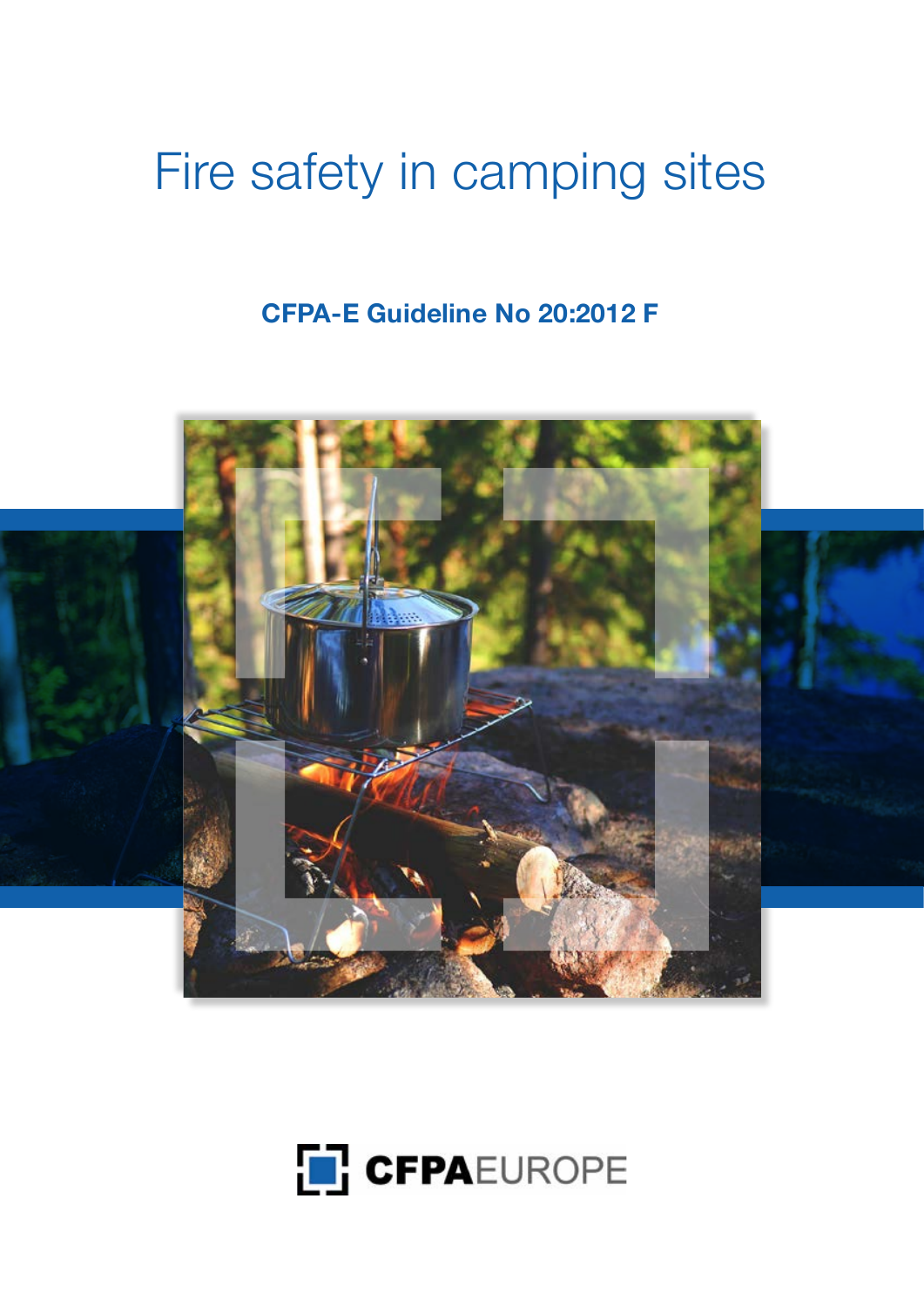

#### **FOREWORD**

The European fire protection associations have decided to produce common guidelines in order to achieve similar interpretation in the European countries and to give examples of acceptable solutions, concepts and models. The Confederation of Fire Protection Associations in Europe (CFPA E) has the aim to facilitate and support fire protection activities across Europe.

The market imposes new demands for quality and safety. Today fire protection forms an integral part of a modern strategy for survival and competitiveness.

The guideline is primarily intended for the public. It is also aimed at the rescue services, consultants, safety companies and the like so that, in the course of their work, they may be able to help increase fire safety in society.

The draft of this guideline was produced by The Norwegian Fire Protection Association and the author was Øyvind Engdahl from Norway. This version has been revised by Kjell Schmidt Pedersen from Norway.

This guideline has been compiled by the Guidelines Commission and adopted by all fire protection associations in the Confederation of Fire Protection Associations Europe.

These guidelines reflect best practice developed by the countries of CFPA Europe. Where the guidelines and national requirements conflict, national requirements must apply.

Copenhagen, 22 March 2012 Stockholm, 22 March 2012 CFPA Europe **Guidelines** Commission

Chairman Chairman

Jesper Ditlev Tommy Arvidsson



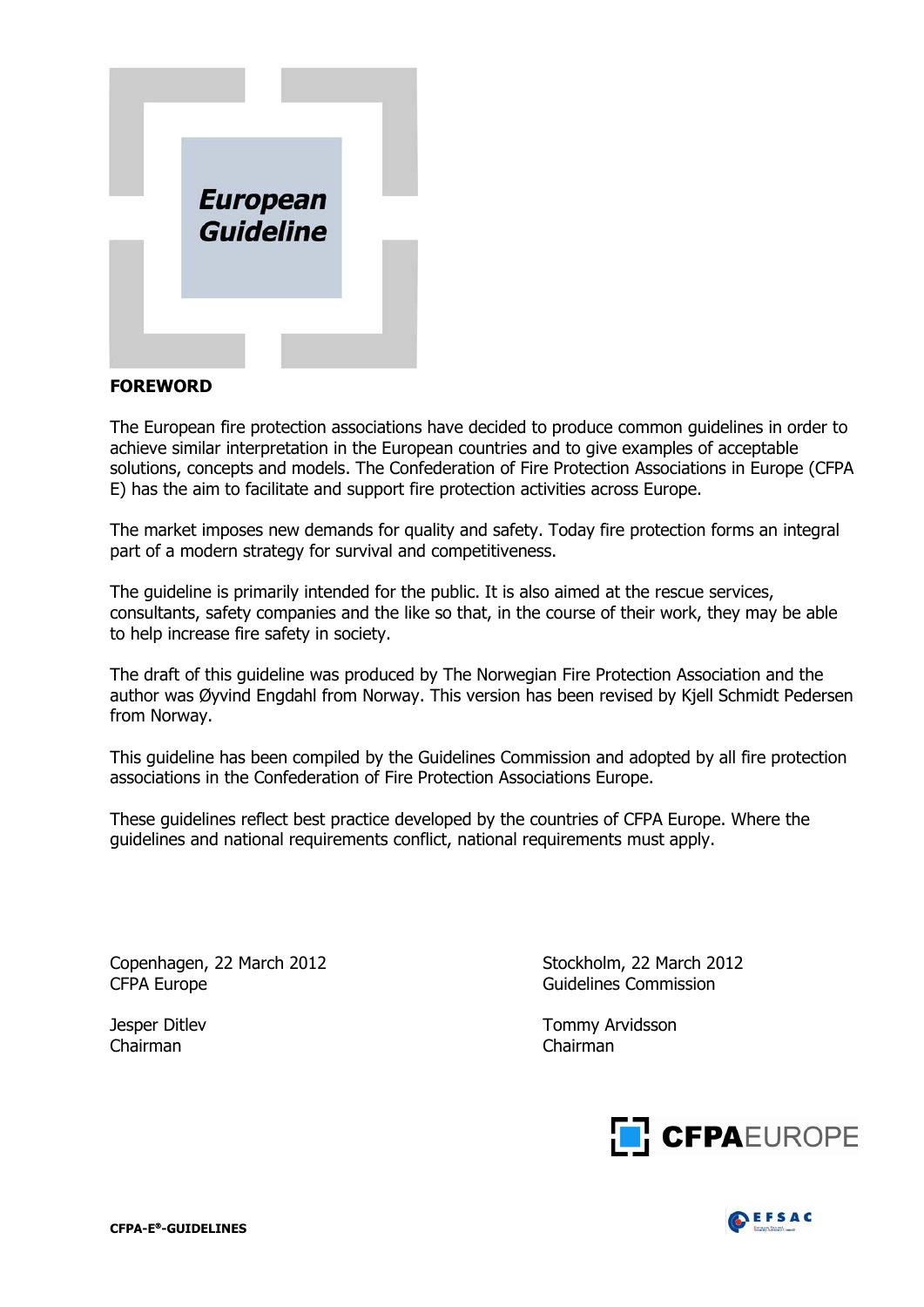

| 4.1 |  |  |
|-----|--|--|
| 4.2 |  |  |
| 4.3 |  |  |
| 4.4 |  |  |
|     |  |  |
|     |  |  |
|     |  |  |
|     |  |  |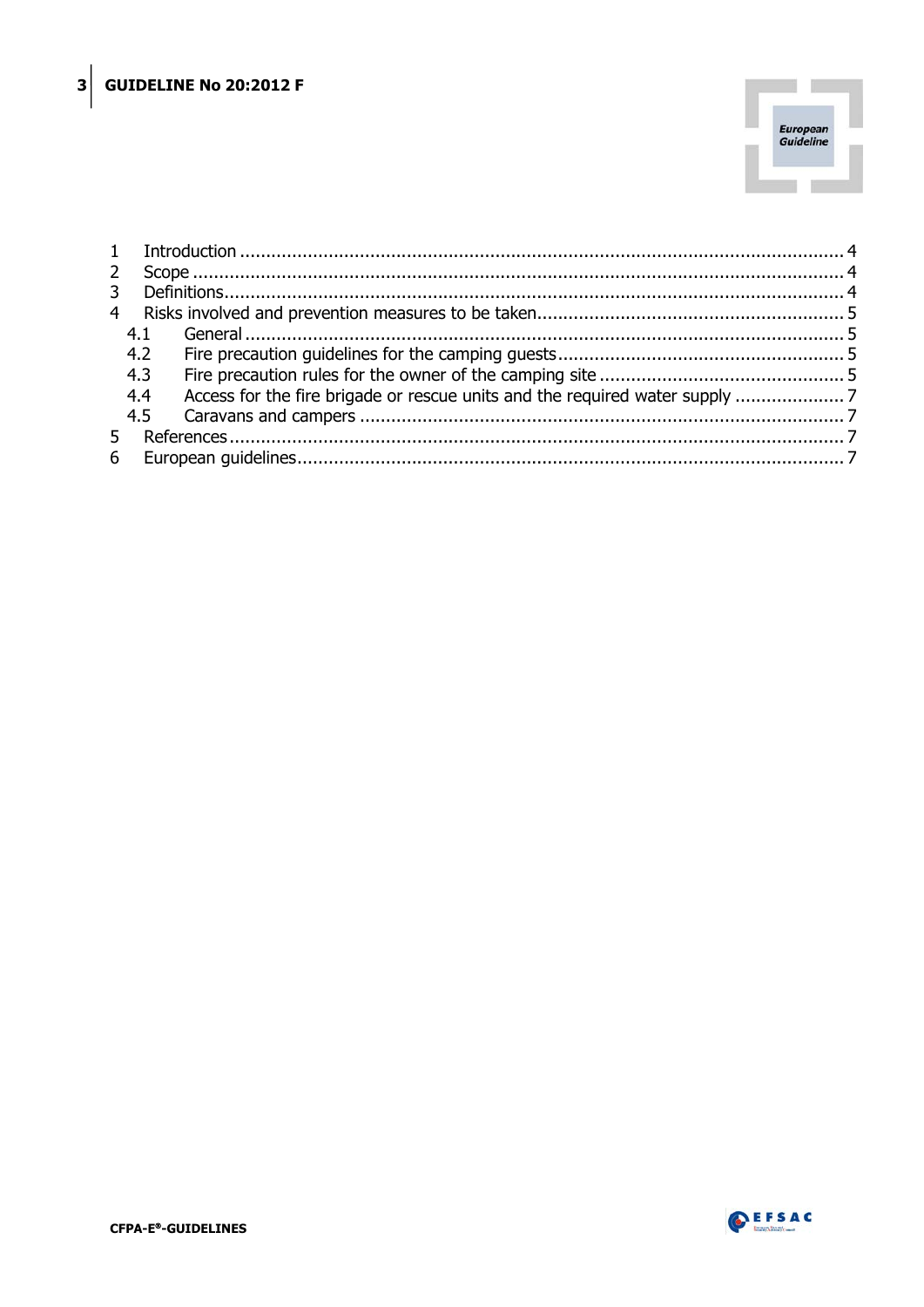

## <span id="page-3-0"></span>**1 Introduction**

Fires and explosions in caravans are feared incidents.

So far the European communities have not experienced devastating fires in camping sites as such, but the risk exists that a large fire might occur. The risk includes danger of fatalities and injuries. There was, however, a large fire with many fatalities in the camping site of Los Alfaques in Spain in 1978 with 210 fatalities. This was due to a truck carrying a liquefied propane tank, which ruptured due to overfilling and exploded beside the camping site. This must be considered as a transport incident with highly inflammable substance.

Fires in camping tents and caravans do occur regularly, but if they were to occur at night-time in an overcrowded camping-site, fatalities and injuries and heavy material damage might be the result.

This guideline is based on a review of the existing different European rules for camping sites. The Finnish rules and guidelines (ref.1) are extensively used as basis. This guideline does not apply to areas used for the permanent siting of mobile homes.

### <span id="page-3-1"></span>**2 Scope**

The aim of this guideline is to prevent injuries, loss of life and loss of property in fires in on camping sites. It recommends fire precaution measures to be taken by the owner of the sites, and measures the guests may take to protect themselves from fires and explosions when they are visiting a camping site.

These precautions rules will also be useful to prevent fires in caravans when they are on the road. Note: This quideline is not applicable to temporary assembly tents like circus tents, and areas temporary used for concerts and festivals.

| Caravan          | A mobile wagon which may be towed by a vehicle and used for dwelling           |  |  |  |
|------------------|--------------------------------------------------------------------------------|--|--|--|
|                  | purposes especially on vacations                                               |  |  |  |
| Camper           | A self propelled vehicle used for overnight and dwelling purposes.             |  |  |  |
| Camping site     | A ground prepared for caravans, cars and tents. The site imay be guarded       |  |  |  |
|                  | and also contain reception, washing-rooms with toilets, kiosks and             |  |  |  |
|                  | sometimes leisure equipment.                                                   |  |  |  |
| Camping unit     | Caravan or camper including possible tent or similar                           |  |  |  |
| Service building | A building intended for the operation of the site with reception, kiosk, shop, |  |  |  |
|                  | restaurant, wash-rooms or similar                                              |  |  |  |
| Tent area        | Part of the camping site where tents are pitched                               |  |  |  |
| Caravan area     | Part of the camping site where caravans and campers are placed                 |  |  |  |
| Distance between | Distance between tents measured between the nearest tent wires                 |  |  |  |
| tents            |                                                                                |  |  |  |
| Safety area      | Area in the camping site fixed to secure sufficient distance to prevent fire   |  |  |  |
|                  | spread and secure access for rescue units                                      |  |  |  |

# <span id="page-3-2"></span>**3 Definitions**

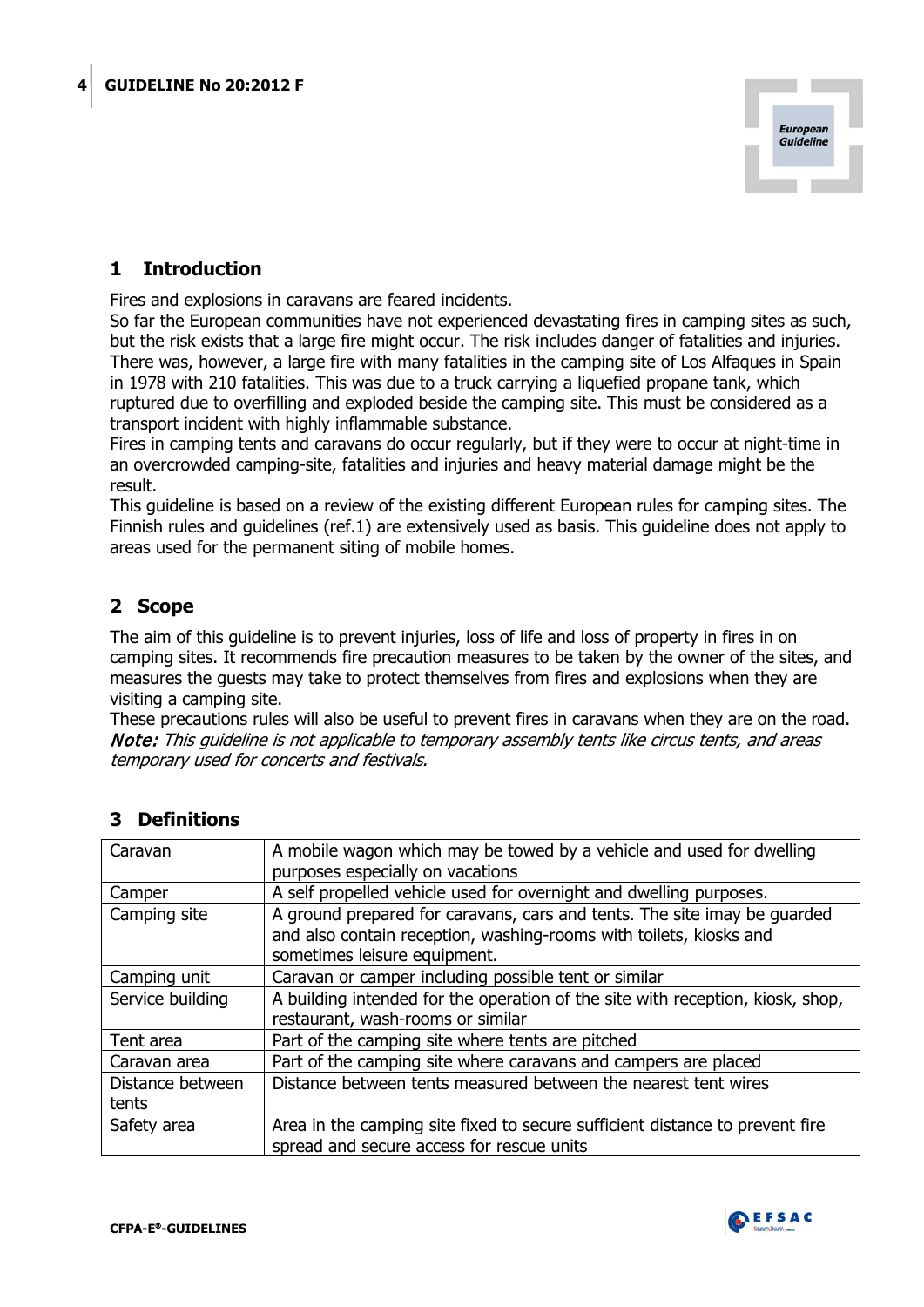

# <span id="page-4-0"></span>**4 Risks involved and prevention measures to be taken**

#### <span id="page-4-1"></span>**4.1 General**

In the recent years camping sites have developed from simple grounds with no or few facilities to modern sites with high standards. Most sites have receptions, kiosks where you can buy a selection of the most common articles, toilets- and washing facilities, electric power and leisure equipment.

In recent years the camping sites have grown larger and might hold a large number of guests, tents, caravans and cars. All these together may create a risk of tragic fires with potential loss of lives and property. The probability of a fire to occurring is higher than in normal dwellings. This is due to the fact that:

- Cooking is performed by use of propane burners in narrow spaces in combustible tents or caravans.
- Tents, cars and caravans are made of combustible materials, often easily ignitable and the units are often placed with minimum distance to the neighbours.

#### <span id="page-4-2"></span>**4.2 Fire precaution guidelines for the camping guests**

Injuries in connection with fires on camping sites are mostly caused by a fire in ones own camping unit. It is therefore first and foremost the individual camping guest who can influence the risk of a fire.

The risk will be reduced if the following precautions are taken into account:

- There should be no use of open fires or glowing charcoal inside tents or near tent canvas. A tent will very quickly turn into flash-over. A knife ready accessible inside the tent can easily be used to create a way out.
- Cooking appliances and field kitchens should not be fuelled unless the burner is put out and cold. If not, the bottle might catch fire and cause heavy injuries.
- Grills, cooking appliances and similar must not be placed nearer than 1 meter to tent canvas.
- All flexible tubes and couplings to the gas burner should be checked for leakage and that it is in good order.
- All inhabitants should be aware of the location of the fire fighting equipments location and how a fire could be detected, and how the alarm should be raised.
- <span id="page-4-3"></span>• The area between the tents should be kept clean and orderly and not be subject to storage of any objects.

#### **4.3 Fire precaution rules for the owner of the camping site**

The following requirements are recommended to be applied by the owners of camping sites:

- The ground has to be arranged in such a manner that the free distance between each camping unit is a minimum of 3 meter; preferably 4 meter.
- Portable fire extinguishers and/or fire hoses have to be placed around the site. The traveller distance to a fire extinguisher should not exceed 25 m.

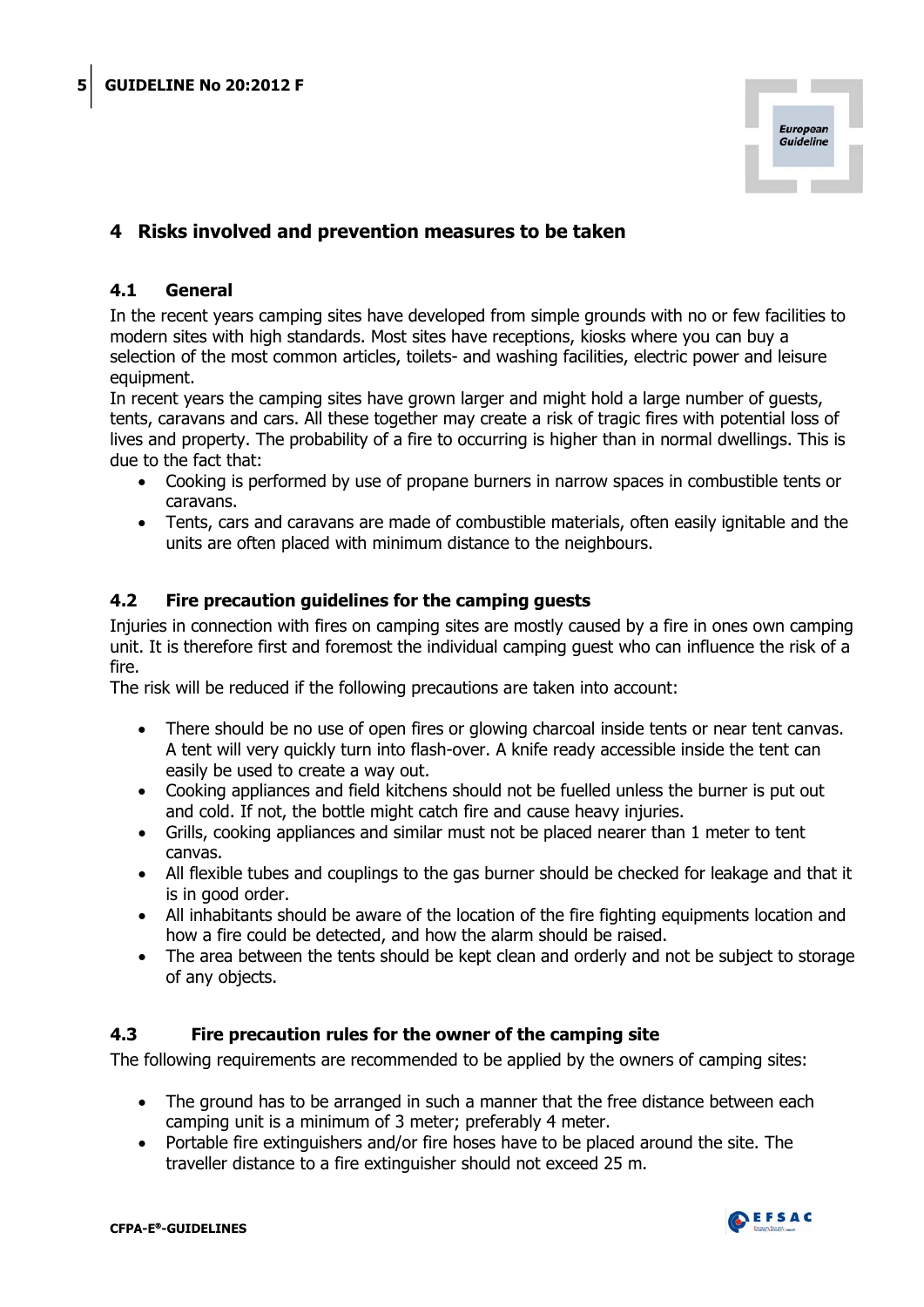

- Posters with fire precaution rules for the specific site and how to raise the alarm in case of a fire, have to be set up.
- For every 1000  $m^2$  it is recommended to make an open area of at least 6 meter width to the next section.
- The owner of the camping site should consult the local building authority regarding camping units with more or less permanent annex constructed of combustible materials.
- The owner is responsible for the security and should work out a rescue plan for the camping site.
- Personnel shall preferably restrict the access to the camping site.
- The camping site should be divided into blocks with 30 places for vehicles, maximum 60 tents, giving each car with trailer a space of minimum 100  $m<sup>2</sup>$  and each caravan a space of minimum 80  $m^2$ . The distance between the blocks should be minimum 8 meter.
- Each block in the site should be divided into 3 units, each with space for 10 vehicles and with a minimum distance of 5 meter between each unit.
- Minimum distance between a caravan and a neighbouring vehicle or awning should be 1.8 meter.



The figure shows the recommended distances between the blocks of a camping site and the recommended minimum distances between the different camping vehicles/units (from Ref.1).

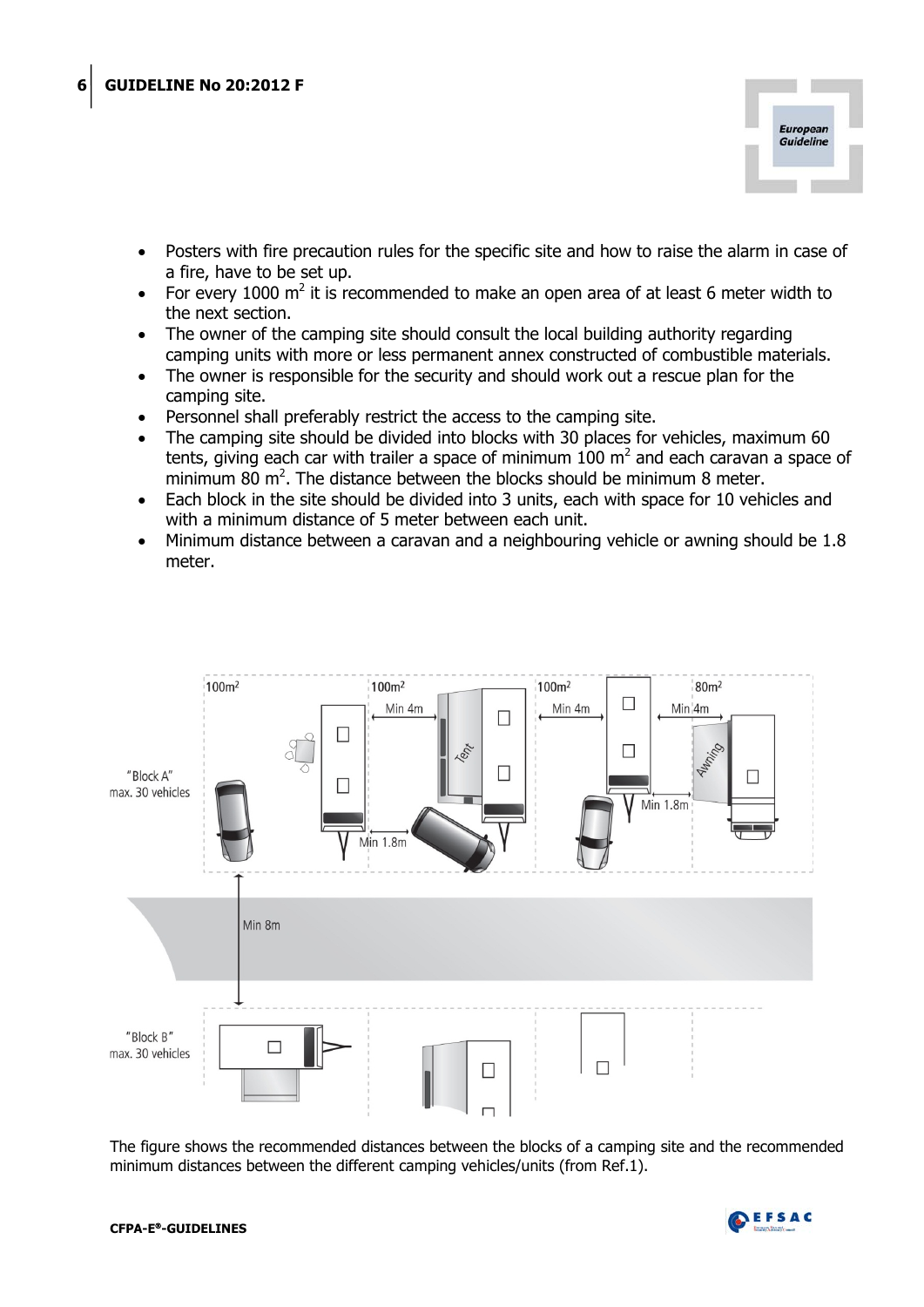

#### <span id="page-6-0"></span>**4.4 Access for the fire brigade or rescue units and the required water supply**

If a fire or accident should occur, it is important that the fire brigade have a good access to every part of the camping site. The fire brigade should be consulted to get the necessary information about the width, height and axle load of their fire engines and the minimum swing radius they can manage. On the site there must be sufficient parking space for the fire brigade vehicles. The access routes must be free of obstacles and parked cars.

<span id="page-6-1"></span>It is important to decide the maximum distance to the water supply (hydrants or cisterns). The water supply must give the necessary quantity of water at adequate pressure.

#### **4.5 Caravans and campers**

Caravans and campers which are used for staying overnight should be equipped with a smoke alarm and an extinguisher containing at least 2 kg of dry powder.

<span id="page-6-2"></span>The vehicles heating and cooking appliances should be regularly inspected by a qualified person.

#### **5 References**

- 1. Fire safety requirements for camping areas in Finland. SF-Caravan.
- 2. Campingplasser og gjestebåthavner (camping sites and guest harbours) issued by Direktoratet for samfunnssikkerhet og beredskap, Norway.
- 3. Brannsikker fritid: Camping (Fire safe leisure: Camping) issued 2004 by Norsk brannvernforening, Norway
- 4. Tekniske forskrifter for forsamlingstelte, selskapshuse, salgsområder og campingområder, der ikke er omfattet av campingreglementet, issued 18th October 2005 by Beredskapstyrelsen, Denmark

#### <span id="page-6-3"></span>**6 European guidelines**

| 1:2002 F - Internal fire protection control                            |
|------------------------------------------------------------------------|
| 2:2007 F - Panic & emergency exit devices                              |
| 3:2011 F - Certification of thermographers                             |
| 4:2010 F - Introduction to qualitative fire risk assessment            |
| 5:2003 F - Guidance signs, emergency lighting and general lighting     |
| 6:2011 F - Fire safety in care homes for the elderly                   |
| Safety distance between waste containers and buildings<br>$7:2011 F -$ |
| $8:2004 F -$<br>Preventing arson $-$ information to young people       |
| 9:2012 F - Fire safety in restaurants                                  |
| Smoke alarms in the home<br>$10:2008 F -$                              |
| $11:2005 F -$<br>Recommended numbers of fire protection trained staff  |
| 12:2012 F - Fire safety basics for hot work operatives                 |
| Guideline No 13:2006 F - Fire protection documentation                 |
|                                                                        |